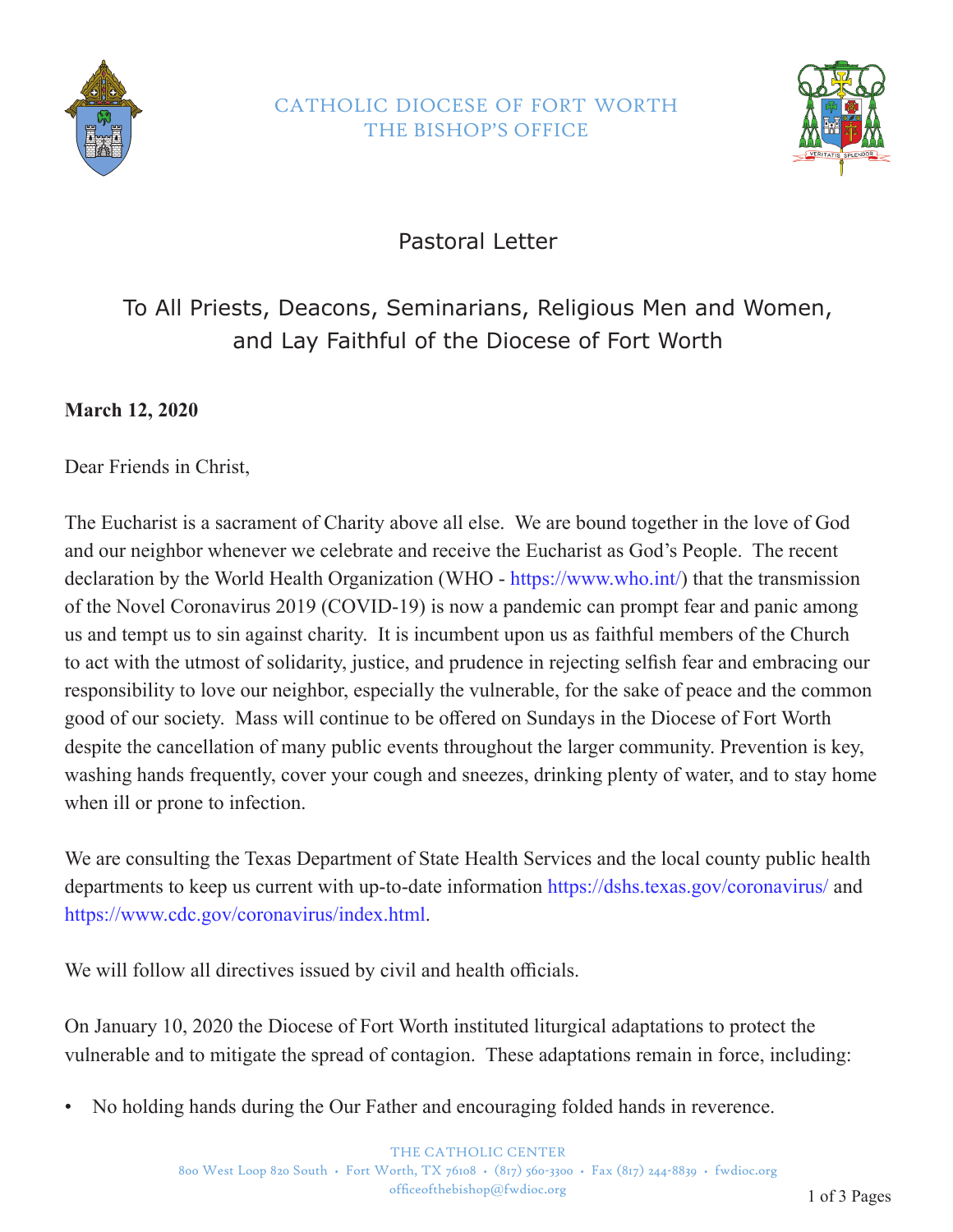- Sign of the Peace: a slight bow or a smile in lieu of a handshake or omitted entirely in accord with the rubrics of the Mass.
- The faithful are strongly encouraged to receive the host in the ancient form of on the hand out of charity for their neighbor.
- Holy Communion is to be distributed only under one species. The distribution of Holy Communion by the chalice is not to be administered.
- If a non-communicant comes forward for a blessing from the priest, the blessing should be given without touching them.
- The faithful are reminded that in receiving the Eucharist under one species, they are still receiving Jesus Christ—Body, Blood, Soul and Divinity—as the Church has always taught and as Christ intended.

Practical protocols:

- Pray for good health and the protection of each of us from the spread of this virus.
- In prudence, I am asking pastors to keep Holy Water fonts empty to reduce the threat of contagion and to promote solidarity and peace of mind in place of fear.
- Priests will use smaller celebrant's host and communicate themselves and assisting deacons from the chalice.
- Priests are reminded to wash their hands before celebrating Mass and after Mass; they should apply hand sanitizer before distributing Holy Communion to others.
- Extraordinary and ordinary ministers of the Eucharist who do not exhibit symptoms should apply hand sanitizer and distribute Holy Communion to the faithful. If extraordinary ministers of Holy Communion exhibit symptoms, they should stay home.
- All ordinary and extraordinary ministers of Holy Communion should apply hand sanitizer after distribution of Holy Communion and wash their hands after Mass.
- The number of extraordinary ministers of Holy Communion should be in proportion to the number of the faithful attending Mass; an excessively large number of extraordinary ministers of Holy Communion increases the possibility of transmission of the virus.
- Pastors are reminded to maintain sufficient consecrated hosts in the tabernacle should the emergency celebration of Sunday Celebrations in the Absence of a Priest (SCAP) be required in the event of a priest's illness and the unavailability of a substitute priest. Deacons should be prepared to preside at SCAP in such cases, which are to be reported to the Office of the Bishop.
- Meetings and events at parishes will continue unless the pastor cancels them.

Once again, I encourage each of the faithful to remain at home if one exhibits signs of any contagious illness. The guideline recommended by health officials is for those with the virus to remain home for 14 days, which translates to two weekends. The elderly with chronic health conditions should also remain home to prevent transmission of the virus. We are asking our parishes' homebound ministry to offer Communion to shut-ins with the oversight of their pastors. The law of charity supersedes all other obligations. People who are sick, who exhibit contagious symptoms, or who are particularly vulnerable to the transmission of the virus are dispensed in charity from the obligation to attend Sunday Mass. To stay home from Sunday Mass in these circumstances is not a mortal sin. In fact,